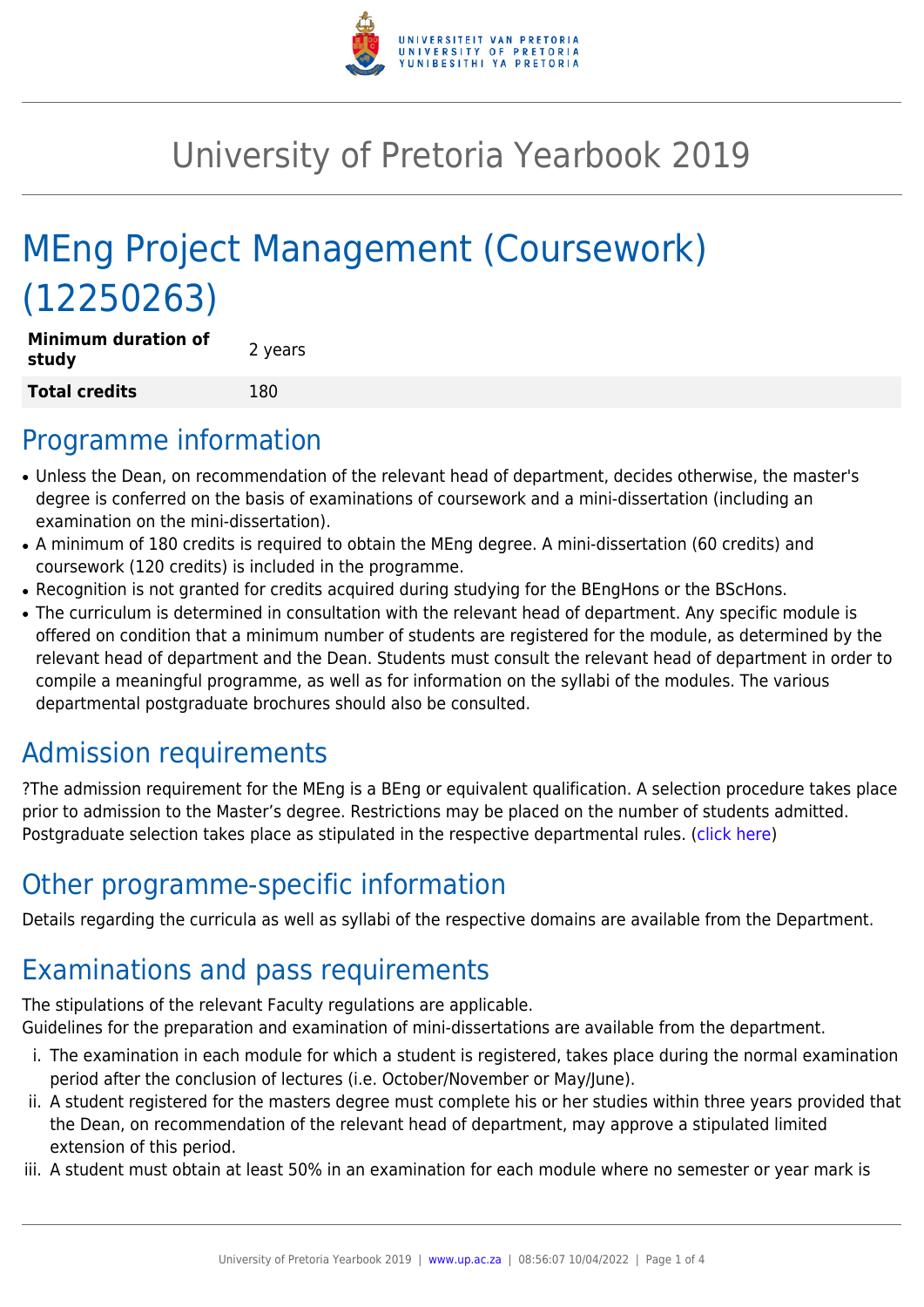

required. A module may only be repeated once.

- iv. In modules where semester or year marks are awarded, a minimum examination mark of 40% and a final mark of 50% is required.
- v. No supplementary or special examinations are granted at postgraduate level.

### Research information

A student must by means of a mini-dissertation prove that he or she is capable of planning, instituting and executing a scientific investigation. As part of the examination a student must submit an article and present at the final year symposium. The article should be based on the research that the student has conducted for the dissertation and be approved by the supervisor. Conferment of the degree may be made subject to compliance with the stipulations of this regulation.

#### Pass with distinction

A student who completes the master's degree on grounds of coursework and a mini-dissertation, passes with distinction if a weighted average mark of at least 75% is obtained in the first 180 credits obtained for the degree provided that 60 of these credits are allocated to the mini-dissertation. However, the degree is not awarded with distinction should a student fail any of these modules (excluding modules which have been timeously discontinued). The degree is also not awarded with distinction if a student obtains less than 70% for the minidissertation. The degree must be completed within the prescribed study period.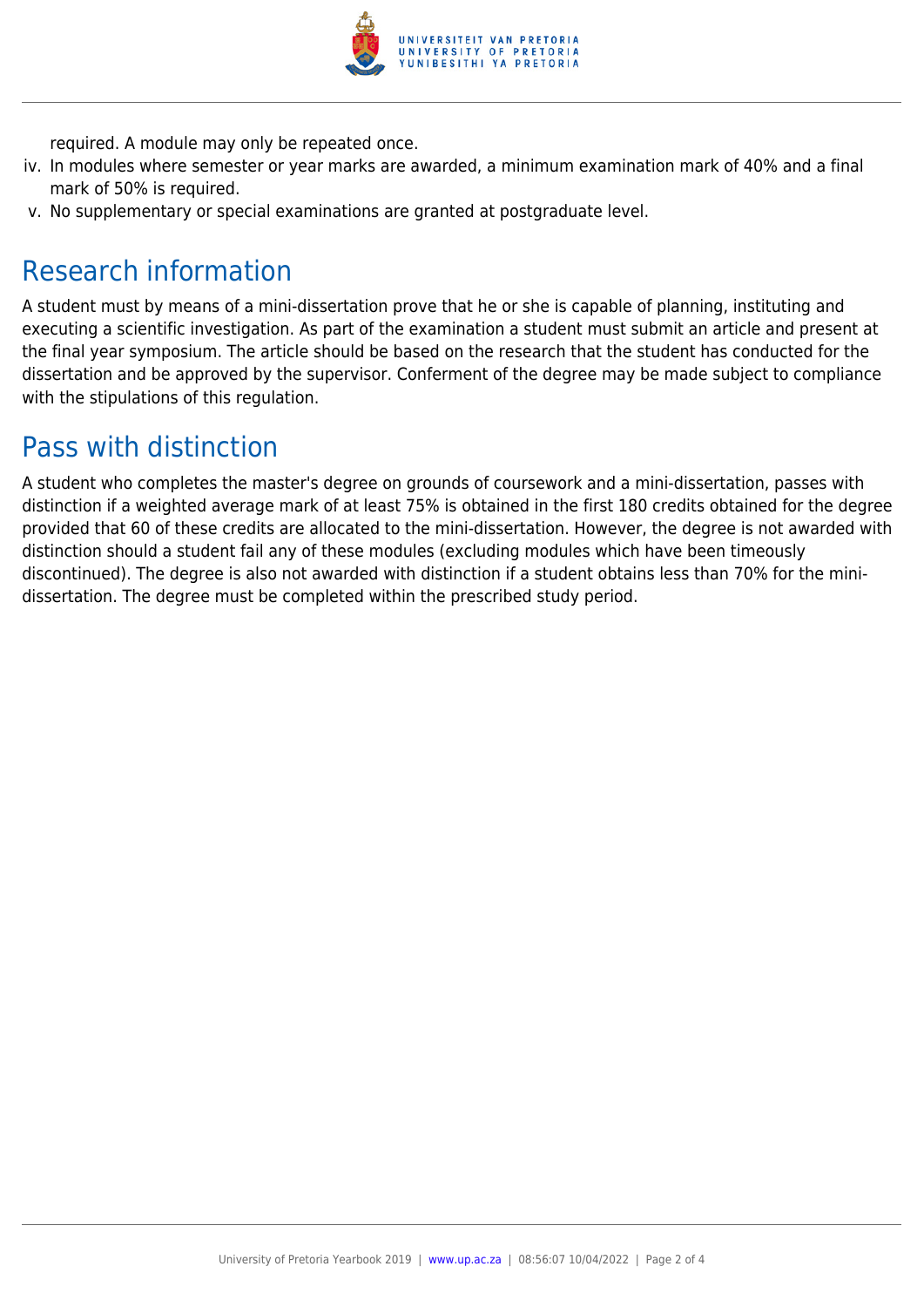

#### Curriculum: Year 1

#### **Minimum credits: 180**

#### **Core modules**

[Mini-dissertation 899](https://www.up.ac.za/faculty-of-education/yearbooks/2019/modules/view/IGB 899) (IGB 899) - Credits: 90.00 [Project organisation 801](https://www.up.ac.za/faculty-of-education/yearbooks/2019/modules/view/IHR 801) (IHR 801) - Credits: 10.00 [Project planning 802](https://www.up.ac.za/faculty-of-education/yearbooks/2019/modules/view/IMP 802) (IMP 802) - Credits: 10.00 [Finance and cost management 802](https://www.up.ac.za/faculty-of-education/yearbooks/2019/modules/view/IPF 802) (IPF 802) - Credits: 10.00 [Procurement and contract management 801](https://www.up.ac.za/faculty-of-education/yearbooks/2019/modules/view/IPJ 801) (IPJ 801) - Credits: 10.00 [Information technology and service project management 803](https://www.up.ac.za/faculty-of-education/yearbooks/2019/modules/view/IPK 803) (IPK 803) - Credits: 10.00 [Risk management 801](https://www.up.ac.za/faculty-of-education/yearbooks/2019/modules/view/IRI 801) (IRI 801) - Credits: 10.00 [Project systems engineering 802](https://www.up.ac.za/faculty-of-education/yearbooks/2019/modules/view/ISE 802) (ISE 802) - Credits: 10.00 [Construction management 803](https://www.up.ac.za/faculty-of-education/yearbooks/2019/modules/view/KBS 803) (KBS 803) - Credits: 10.00